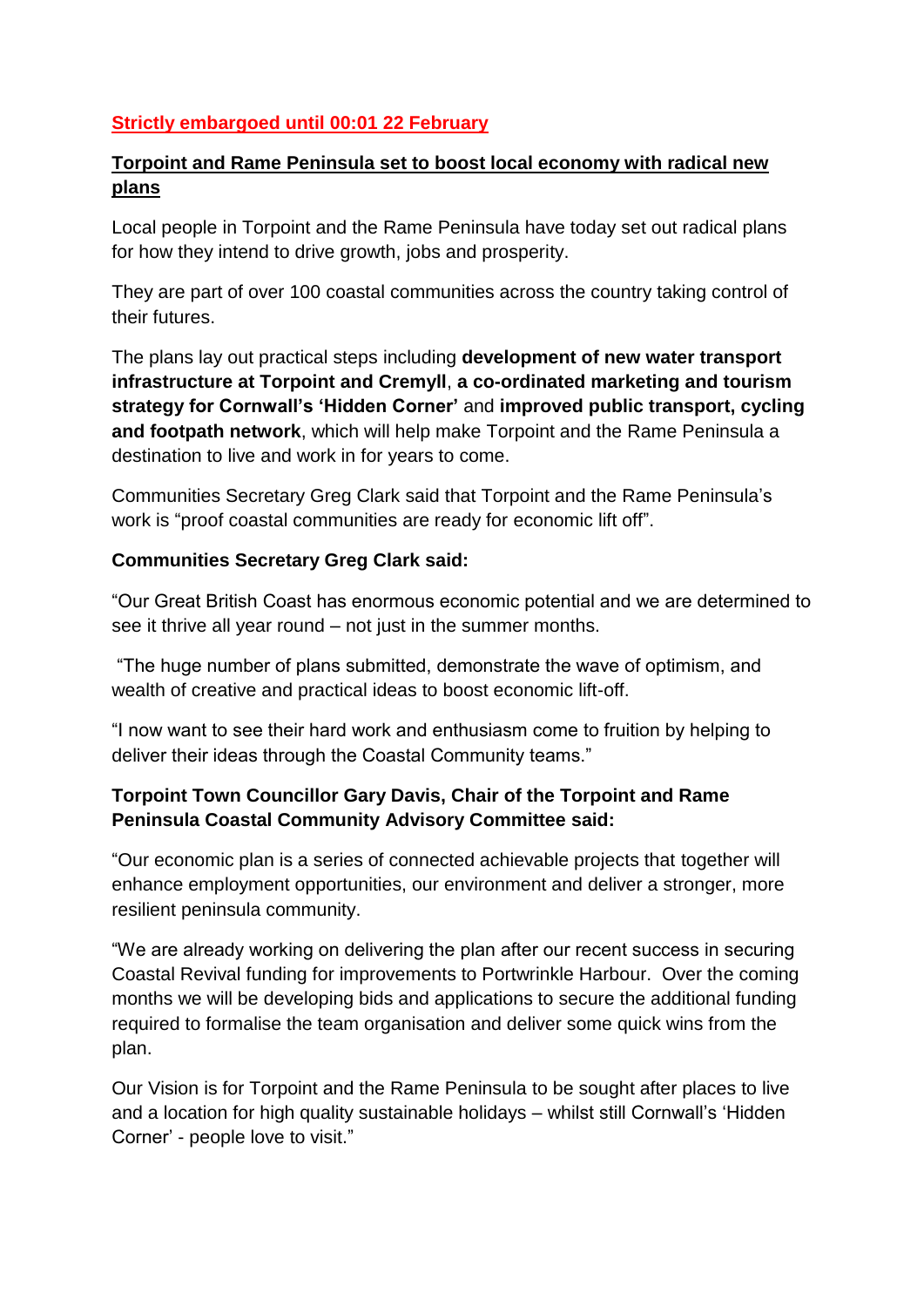More than 11 million people live in coastal communities, from major cities to seaside villages. The tourism industry alone accounts for the employment of 250,000 people across 150 seaside resorts, and contributes £4 billion to the UK economy.

Now the Government is supporting 'local coastal community teams' to help revive towns and deliver their plans for future economic growth.

Local people involved in the teams have been given £10,000 to kick-start work and given expert guidance to help shape their own towns' future prosperity.

Other seaside areas that are taking control of their futures are:

- Plymouth who will build a brand new history centre to mark the  $400<sup>th</sup>$ anniversary of the Mayflower's voyage to America. They will also secure investment to kick start a number of projects, including new digital hot spots across the city, restructuring the waterfront and encouraging a cycling culture;
- Folkestone who will get local people's views about what makes their town great and use that to work with marketing specialists in developing a new town brand. They will also enhance the living environment through public art and green space landscaping, and support start-ups through a new business hub; and
- Scarborough who will restructure their high street, redeveloping derelict floor space and bringing good-quality new homes into the city centre

## **Further information**

118 Coastal Community Teams were created last year and given a share of £1.18m to help drive forward coastal areas growth.

The local economic plans submitted to Government by the teams cover areas including housing, business opportunities, jobs and skills, health and civic pride.

[See a full list of Coastal Community Teams here.](https://www.gov.uk/government/news/coastal-community-teams-to-take-control-of-seaside-regeneration)

Coastal Community Teams are just one of a number of initiatives launched by the government to boost the Great British Coast.

The £120 million [Coastal Communities Fund,](https://www.gov.uk/government/news/coastal-communities-fund-promotes-over-10000-jobs-training-places-and-apprenticeships) established in 2012, has money going to projects in every region and country of the United Kingdom. So far it has created nearly 14,000 new jobs and over 10,000 training places.

In addition 77 projects ranging from theatres to piers and lidos to lighthouses, [received an addition share of £3 million](https://www.gov.uk/government/news/iconic-coastal-heritage-sites-set-for-3-million-makeover) in December to help restore them to their former glory.